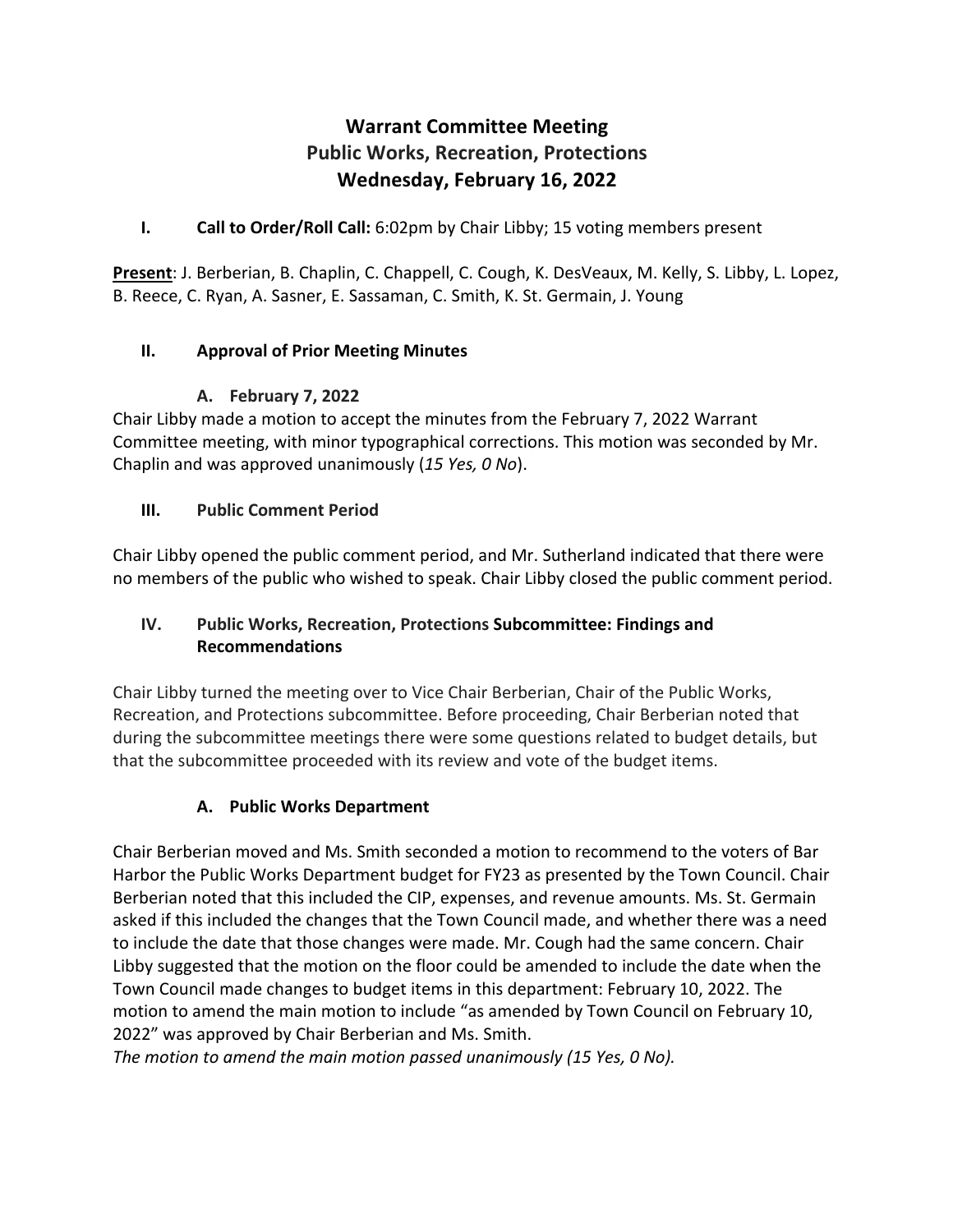Mr. Sutherland noted that he concurred with the Town Council's amended use of parking meter funds to cover CIP expenses, so long as some portion of the overall expenditure was from water, sewer, or general fund balances. Mr. DesVeaux asked who audits the use of parking meter funds. Mr. Sutherland responded that the State does not, but the Town Council hires an auditor. Town staff could also analyze the budget to make an assessment. His concern was that the funding was sufficiently justified in case the funds became involved in a civil court case. *The motion passed unanimously (15 Yes, 0 No).*

# **B. Parks and Recreation**

Chair Berberian moved and Ms. St. Germain seconded a motion to recommend to the voters of Bar Harbor the Parks and Recreation Department budget for FY23 as presented and amended by the Town Council on February 10, 2022.

Ms. Smith noted that during the subcommittee meeting, she suggested that the information provided by nonprofit agencies for their support requests should more closely align with what is required of cooperating agencies. The information in the budget book suggests that the nonprofit agencies, which request more funding support, are required to provide fewer details related to their overall budget and financial picture than the cooperating agencies. Chair Libby made a note to bring this suggestion forward to the Town Council at a later date, perhaps after a vote by the full Warrant Committee. Ms. Lopez requested confirmation that during the budget workshop on February 10, 2022 the Town Council had changed the CIP funding related to tree planting to \$0 and the CIP funding related to the town bandstand to \$5,000. This was confirmed by other members of the Warrant Committee. *The motion passed unanimously (15 Yes, 0 No).*

# **C. Protections**

Chair Berberian moved and Mr. DesVeaux seconded a motion to recommend to the voters of Bar Harbor the Protections budget for FY23 as presented and amended by the Town Council on February 10, 2022. Chair Berberian noted that this section includes Police, Fire, Harbor, Ambulance, Emergency Management, Dispatch, Street Lights, and Public Safety Buildings sections of the budget.

Ms. Chappell requested confirmation that at the February 10, 2022 budget workshop the Town Council voted to fully fund the Harbor CIP item related to the ferry terminal lot with parking meter funds. Chair Berberian confirmed that this was the case. There was discussion concerning whether the ferry terminal would be open to public parking. Ms. Chappell noted that during Harbor Committee meetings there are different opinions on the matter, but there is interest in reserving space for a marina and associated parking. Mr. Sassaman stated that he had sent Chair Berberian an email concerning the weaponry in the Police Department CIP and asked whether that was discussed during the subcommittee meeting. Chair Berberian confirmed that this was discussed, and that one concerning issue raised was that modifying this section of the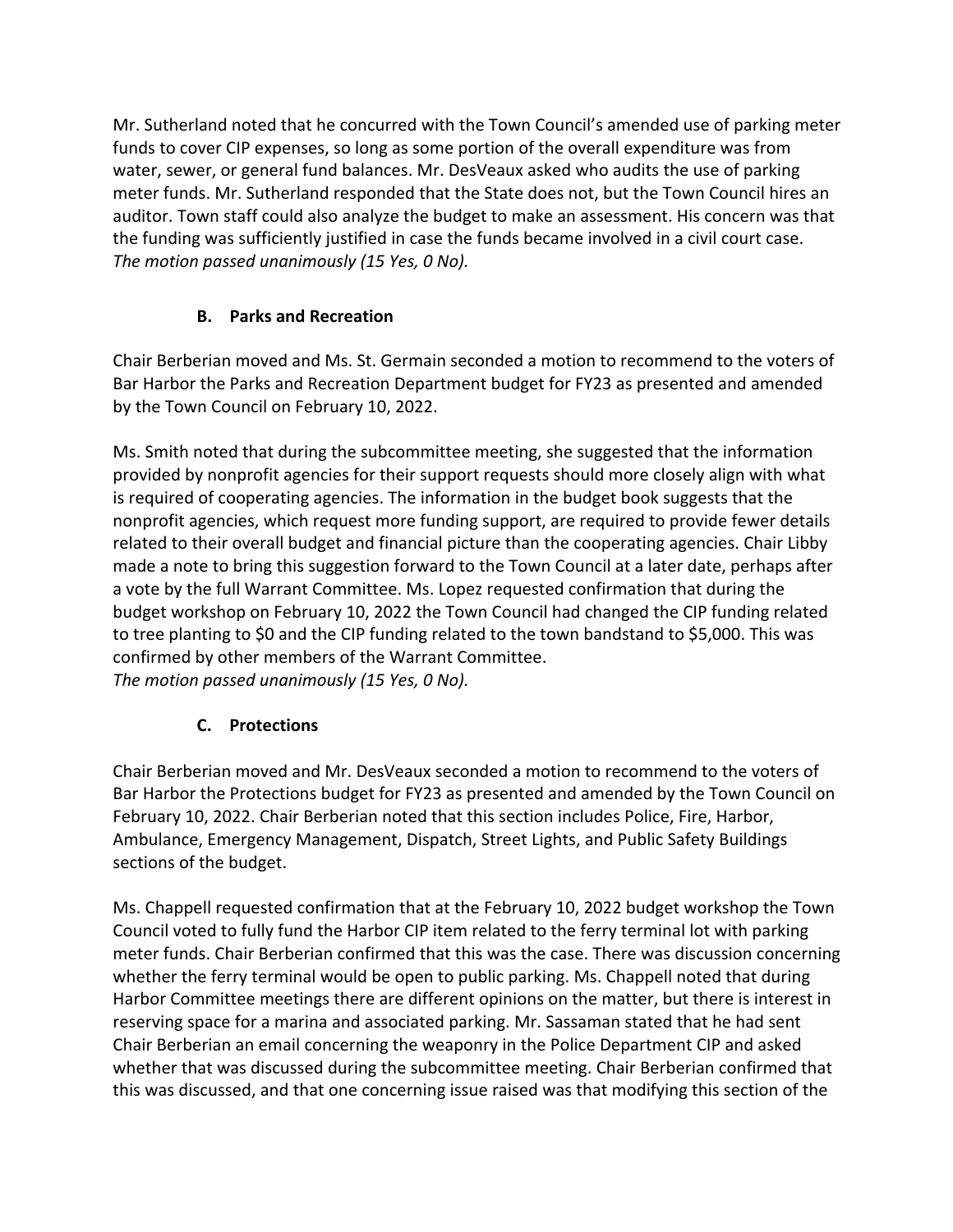budget could complicate the efforts to have the same resources and tools available for both the Bar Harbor and Mount Desert police departments. She understood his concerns. Mr. DesVeaux confirmed that this echoed what he heard from Chief Willis. Mr. Sassaman asked about the funds required for 15 tasers, and Chair Berberian suggested that the police department may need specific models not available to the public. She suggested that she could email Chief Willis for more details. Chair Libby noted that in prior years, there would have been time for these details to percolate and be answered well within the budget process. He would make a note to bring this matter up with Town Council during the upcoming joint meeting. Mr. DesVeaux shared that in his experience the tasers purchased by police were not a type that could be purchased by the public, and their purchase price may include service contracts and training. Ms. Ryan suggested that going forward we could specifically request when town staff should join meetings, rather than have them automatically attend all meetings. Chair Libby noted that the Town Charter does include that town staff will meet with the Warrant Committee as requested. There is a lot of information to process quickly. Mr. Chaplin noted that at the recent Education subcommittee meeting the relevant staff were present. Ms. St. Germain noted that the February 10 budget workshop included large groups with large budgets and was more complex than the prior budget workshops. Ms. Chappell suggested that the Police Department CIP could be removed from the current vote and tabled until such time as additional information was provided. Ms. Reece asked whether these details may have been included in the budget presentation; Chair Berberian determined that the presentation did not include those details. Mr. Cough noted that the replacement schedule suggests that the replacements are done in concert with replacements in Mount Desert. Ms. Ryan asked whether the taser line item reduced the overall dependence on firearms. She supported pulling the CIP from the current motion. Chair Libby stated that Mr. Sassaman's concerns were valid and that checking line items and making inquiries were part of our role. The Police Department CIP could be tabled until the February 21 meeting. He made and Chair Berberian seconded a motion to amend the motion on the floor by removing the Police Department CIP for review and vote until the next meeting. Mr. Cough clarified that a "yes" vote was to remove the Police Department CIP for the next meeting, and a "no" vote was to return to the main motion. Chair Libby confirmed that this was the case.

*The motion to amend the main motion passed (10 Yes, 5 No)*.

Ms. Lopez requested confirmation that at the February 10, 2022 budget workshop the Town Council voted to remove funding for gangways in the Harbor CIP for FY23, and that the funding for fisherman's hoists remained in the Harbor CIP budget. This was confirmed. *The amended motion passed unanimously (15 Yes, 0 No).*

Chair Berberian noted that she would contact Mr. Sutherland about the Police Department CIP, so he could reach out to Chief Willis for those additional details.

#### **D. Cruise Ship Fund**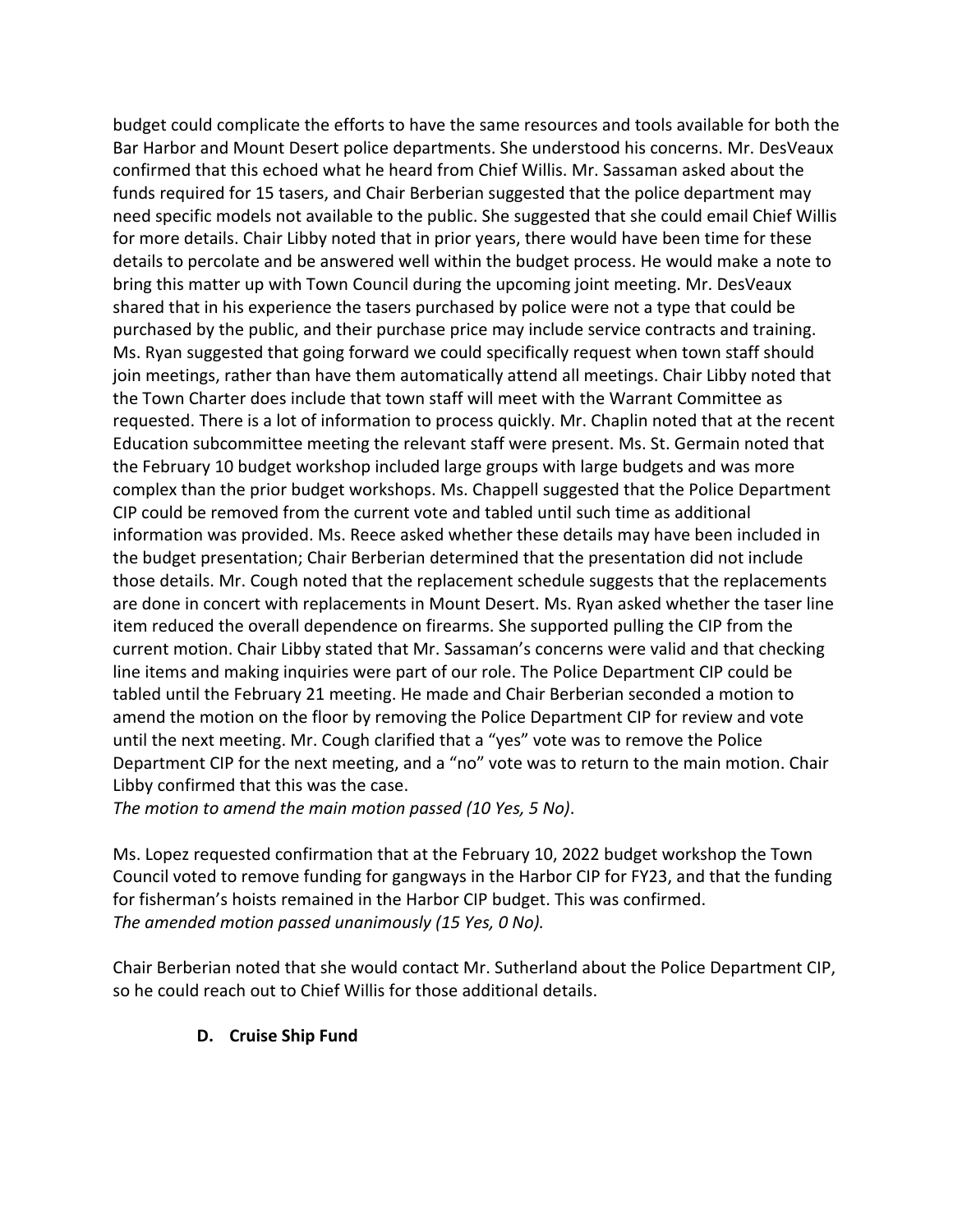Chair Berberian moved and Ms. Reece seconded a motion to recommend to the voters of Bar Harbor the Cruise Ship Fund budget for FY23 as presented and amended by the Town Council on February 10, 2022.

Mr. Chaplin asked if these numbers assume the full cruise ship season. Chair Berberian replied that it was too late to make any changes for this year. Mr. Sutherland added that one of the cruise lines has gone bankrupt since cruise ships were last in Bar Harbor, so there will be a reduction. The budgeted amount of cruise ship funding was 70% of 2019. If additional funds are collected, those would go toward the Cruise Ship Fund Balance. *The motion passed unanimously (15 Yes, 0 No).*

# **E. Parking Meter Fund**

Chair Berberian moved and Ms. Reece seconded a motion to recommend to the voters of Bar Harbor the Parking Meter Fund budget for FY23 as presented and amended by the Town Council on February 10, 2022.

Ms. St. Germain asked whether there was an updated total amount of expenses that had been shifted during the budget process from being covered by the general fund to the parking meter fund. Mr. Sutherland responded that there was still a fair amount left in the parking meter fund balance. Though he expressed interest in making sure to use those funds, he also mentioned the need to be conservative with their use in case there is a year with fewer visitors. He added that most of the parking meter fund use in this particular budget was slated for onetime capital expense items. He added that in the future more of the parking meter funds can cover road maintenance expenses. There will be close to \$1.8 million collected in parking meter funds by the end of the current fiscal year, which is the amount budgeted for next year. Ms. Ryan asked about raising parking meter fees. Mr. Sutherland referred to the book, "The High Cost of Free Parking," and its formula that parking should be 20% empty. He added that it was worth keeping an eye on fees and maybe adjusting those rates as well as a possible gradation of rates from the most desirable parking spots. Ms. St. Germain asked if parklets would be available for the coming summer, and if not, were parking meter funds being adjusted accordingly. Mr. Sutherland responded that he was not sure but that he did like the use of parklets. Mr. Young's internet connection dropped just prior to the vote, and he was unable to rejoin.

*The motion passed unanimously (14 Yes, 0 No).* 

Chair Berberian concluded her section of the meeting and said that she would follow up with Mr. Sutherland about the Police Department CIP.

# **V. Adjournment**

Prior to adjournment, Chair Libby noted that the last regular Warrant Committee meeting of this budget season will be on Monday February 21, 2022. It will cover the Education section of the budget as well as the tabled CIP for the Police Department. Then the Warrant Committee